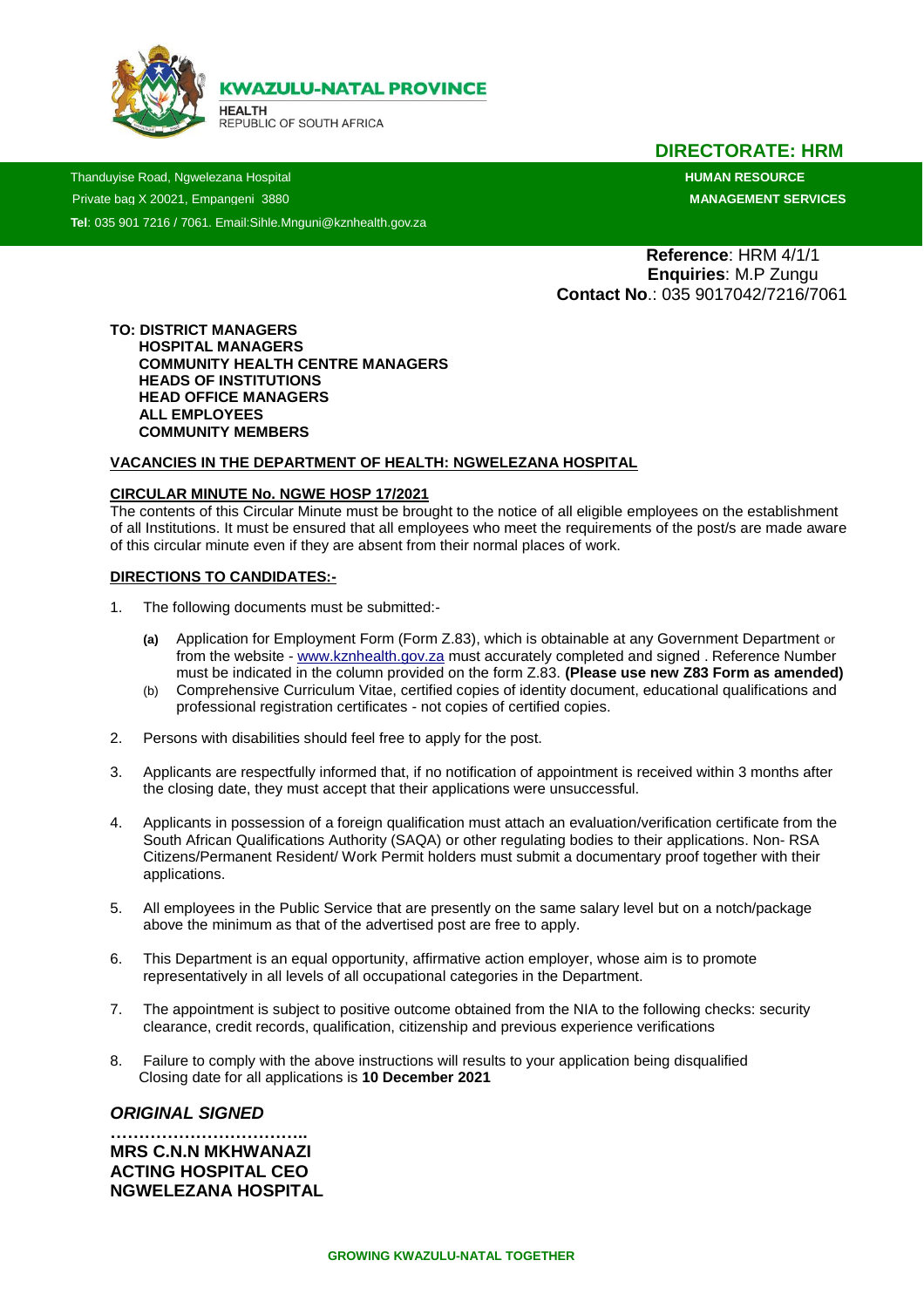| <b>JOB TITLE</b>   | <b>Contractor</b>        | <b>MEDICAL SPECIALIST GRADE 1 or 2 or 3</b>                                                                                                                                                                                                                                              |
|--------------------|--------------------------|------------------------------------------------------------------------------------------------------------------------------------------------------------------------------------------------------------------------------------------------------------------------------------------|
| <b>INSTITUTION</b> | <b>Contractor</b>        | <b>NGWELEZANA HOSPITAL</b>                                                                                                                                                                                                                                                               |
| <b>COMPONENT</b>   | <b>Contract Contract</b> | <b>RADIOLOGY DEPARTMENT</b>                                                                                                                                                                                                                                                              |
| REFERENCE NO. :    |                          | <b>NGWE 83/2021</b>                                                                                                                                                                                                                                                                      |
| <b>SALARY</b>      |                          | $R1 106 040.00 - 1173 900.00$ GRADE 1<br>R1 264 623.00 - 1 342 230.00 GRADE 2<br>R1 467 651.00 - 1 834 890.00 GRADE 3<br>ALL INCLUSIVE SALARY PACKAGES (THIS INCLUSIVE PACKAGE<br>CONSIST OF 70% BASICS AND 30% FLEXIBLE PORTION THAT CAN<br>BE STRUCTURED IN TERMS OF APPLICABLE RULES) |
|                    |                          | <b>OTHER BENEFITS : 48% RURAL ALLOWANCE</b><br><b>COMMUTED OVERTIME</b>                                                                                                                                                                                                                  |

## **MINIMUM REQUIREMENTS FOR THIS POST:**

## **GRADE 1**

- Appropriate qualification that allows registration with the Health Professions Council of South Africa (HPCSA) as Medical Specialist in Radiology Department
- Appropriate Tertiary qualification in the Health Science (MBChB)
- Current registration with the Health Professions Council of South Africa as a Medical Specialist in Radiology Department
- Registration with the HPCSA as Medical Specialist in Radiology Department
- Applicants in possession of a foreign qualification must attach an evaluation certificate from the South African Qualifications Authority (SAQA) to their applications

## **GRADE 2**

- Appropriate qualification that allows registration with the Health Professions Council of South Africa (HPCSA) as Medical Specialist in Radiology Department
- Appropriate Tertiary qualification in the Health Science (MBChB)
- Current registration with the Health Professions Council of South Africa as a Medical Specialist in Radiology Department
- A minimum of 5 years' appropriate experience as a Medical Specialist in Radiology Department after registration with the HPCSA as Medical Specialist in Emergency Medicine
- Attach proof of working experience endorsed by Human Resource Department/ Employer
- Applicants in possession of a foreign qualification must attach an evaluation certificate from the South African Qualifications Authority (SAQA) to their applications

## **GRADE 3**

- Appropriate qualification that allows registration with the Health Professions Council of South Africa (HPCSA) as Medical Specialist in Radiology Department
- Appropriate Tertiary qualification in the Health Science (MBChB)
- Current registration with the Health Professions Council of South Africa as a Medical Specialist in Radiology Department
- A minimum of 10 years' appropriate experience as a Medical Specialist in Radiology Department after registration with the HPCSA as Medical Specialist in Radiology Department
- Attach proof of working experience endorsed by Human Resource Department/ Employer
- Applicants in possession of a foreign qualification must attach an evaluation certificate from the South African Qualifications Authority (SAQA) to their applications

## **COMPETENCIES (KNOWLEDGE/SKILLS/EXPERIENCE) REQUIRED:**

- Accreditation with College of Emergency Medicine and/or research experience is recommended
- Sound knowledge of clinical concepts within the specified domain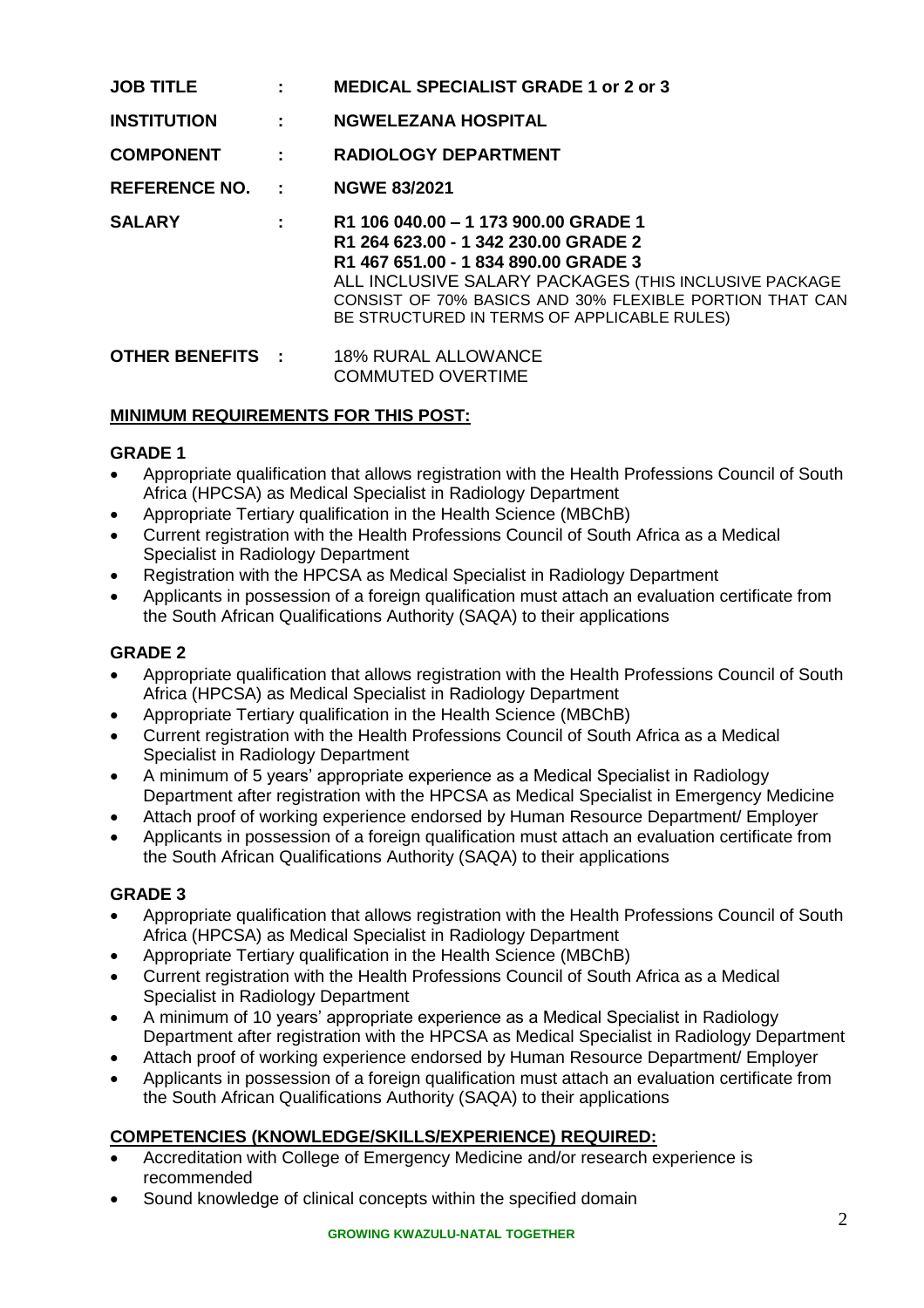

- Develop and co-ordinate the on-going delivery of under and post graduate teaching in specialized fields.
- Ensure that the environment complies with Health and Safety Act, staff adheres to the safety precautions and that staff is maintained to attain optimal productivity.
- Formulate and manage protocols in accordance with Department policies that will have a positive impact on staff and ensure that staffs are aware of these.
- Compile medium and long term expenditure framework and implement fiscal measures on an ongoing basis.
- Provide measures and quidance on quality assurance to comply with set quality standards.

| <b>CLOSING DATE</b> | <b>10 December 2021</b> |                       |
|---------------------|-------------------------|-----------------------|
| <b>ENQUIRIES</b>    | DR N.A Shabalala        | TEL NO.: 035 901 7115 |

**NB**: - **Please note that due to a large number of applications received, applications will not be acknowledged, however, successful applicants will be advised of the outcome of their application.**

- **Due to financial constraints S&T Claims and Resettlement / Relocation will not be considered.**
- **Accommodation will only be allocated when it is available otherwise successful candidates must arrange their private accommodation prior to assumption of duty.**

- **No interim accommodation in a form of Bed and Breakfast or Hotel Accommodation.**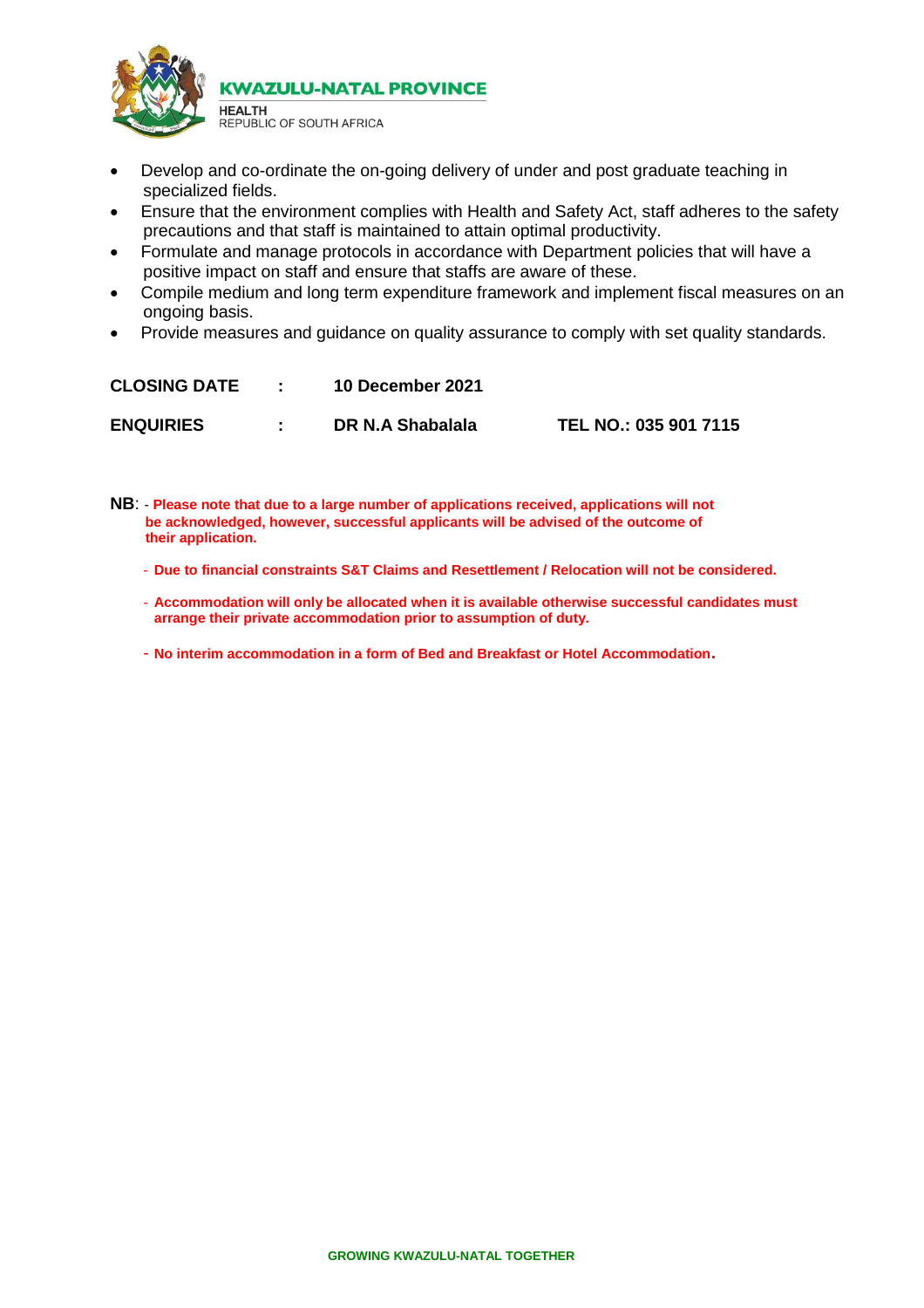| <b>JOB TITLE</b>        | ÷. | PROFESSIONAL NURSE (SPECIALITY NURSING) GRADE 1 or 2<br><b>ICU</b>                                                                             |
|-------------------------|----|------------------------------------------------------------------------------------------------------------------------------------------------|
| <b>INSTITUTION</b>      | ÷  | <b>NGWELEZANA HOSPITAL</b>                                                                                                                     |
| REFERENCE NO. :         |    | <b>NGWE 84/2021</b>                                                                                                                            |
| <b>SALARY</b>           | ÷. | R383 226.00 - R444 279.00 (GRADE 1) PER ANNUM<br>R471 333 .00- R579 696.00 (GRADE 2) PER ANNUM                                                 |
| <b>OTHER BENEFITS :</b> |    | <b>8% RURAL ALLOWANCE</b><br><b>13TH CHEQUE</b><br>HOUSING ALLOWANCE AND MEDICAL AID (EMPLOYEE<br><b>MUST MEET THE PRESCRIBED REQUIREMENTS</b> |

## **MINIMUM REQUIREMENTS FOR THESE POSTS:**

### **GRADE 1:**

- Diploma / Degree in General Nursing
- A post basic qualification in Critical Care Nursing Science
- Registration with the SANC as a Professional Nurse
- A minimum of 4 years appropriate or recognizable experience in nursing after registration as Professional Nurse with the SANC in General Nursing

## **GRADE 2:**

- Diploma / Degree in General Nursing
- A post basic qualification in an appropriate specialized field.
- A minimum of 14 years appropriate or recognizable experience in nursing after registration as a Professional Nurse with the SANC in General Nursing
- At least 10 years of the period referred above must be appropriate/recognizable experience in a specific field after obtaining post basic qualification in that specialized field.

## **KNOWLEDGE, SKILLS, COMPITENCIES AND TRAINING REQUIRED:**

- Strong interpersonal, communication and presentation skills.
- Ability to make independent decisions.
- An understanding of the challenges facing the public health sector.
- Ability to prioritize issues and other work related matters and to comply with time frames.
- High level of accuracy.
- Depth knowledge of Acts, Policies, Procedures, Prescripts and Legislations.

## **KEY PERFORMANCE AREAS:**

- Render an optimal holistic quality specialized nursing care as directed by the scope of practice and standards determined by relevant speciality.
- Display concern for patients, promoting and advocating proper treatment and care and willingness to respond to patient's needs.
- Maintain accreditation standards by ensuring compliance with National Norms and Standards and Ideal hospital programmes.
- Participate in the formulation, analysis, implementation and monitoring of unit objectives, policies, and procedures.
- Ensure the unit complies with Infection Prevention and Control as well as Occupational Health and Safety policies.
- Strengthen ethics and professionalism.
- Provide safe and therapeutic environment for patients, staff and public.
- Participate in staff development using EPMDS System and other work related programmes and training.
- Ensure effective and efficient management of resources and availability of essential equipment.
- Attend to meetings, and assist with relief duties of supervision as assigned by the supervisor.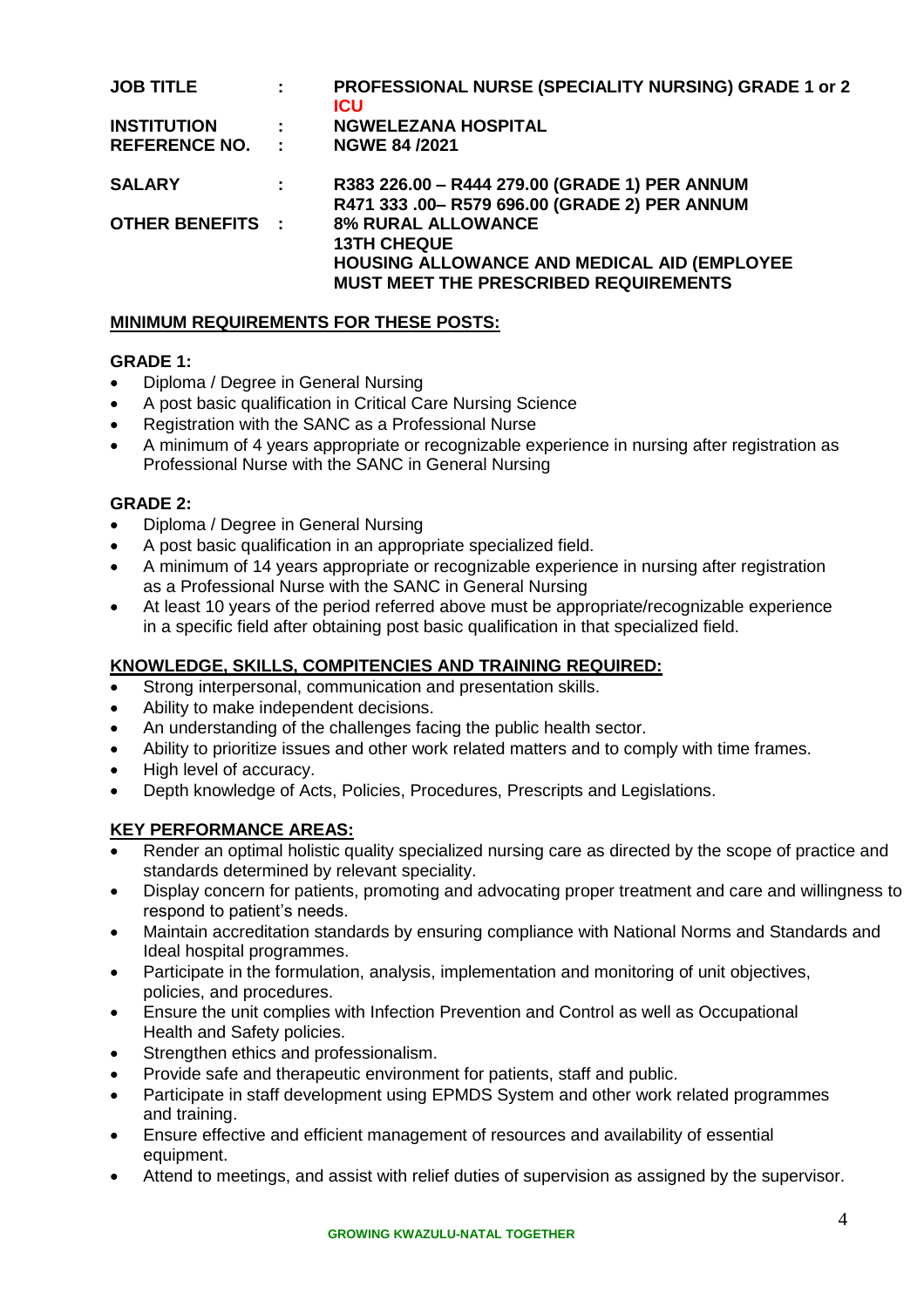

**HEALTH** REPUBLIC OF SOUTH AFRICA

*N.B: Management reserves the right to allocate employees outside the appointed domain as determined by service delivery demands, this may occur in instances of staff shortages experienced in any nursing component.*

**CLOSING DATE : 10 December 2021**

**ENQUIRIES : MS R.M. SITHOLE TEL NO.: 035 901 7258**

- **NB**: *Please note that due to a large number of applications received, applications will not be acknowledged, however, successful applicants will be advised of the outcome of their application.*
	- *Due to financial constraints S&T Claims and Resettlement / Relocation will not be considered.*
	- *Accommodation will only be allocated when it is available otherwise successful candidates must arrange their private accommodation prior to assumption of duty.*
	- *No interim accommodation in a form of Bed and Breakfast or Hotel Accommodation.*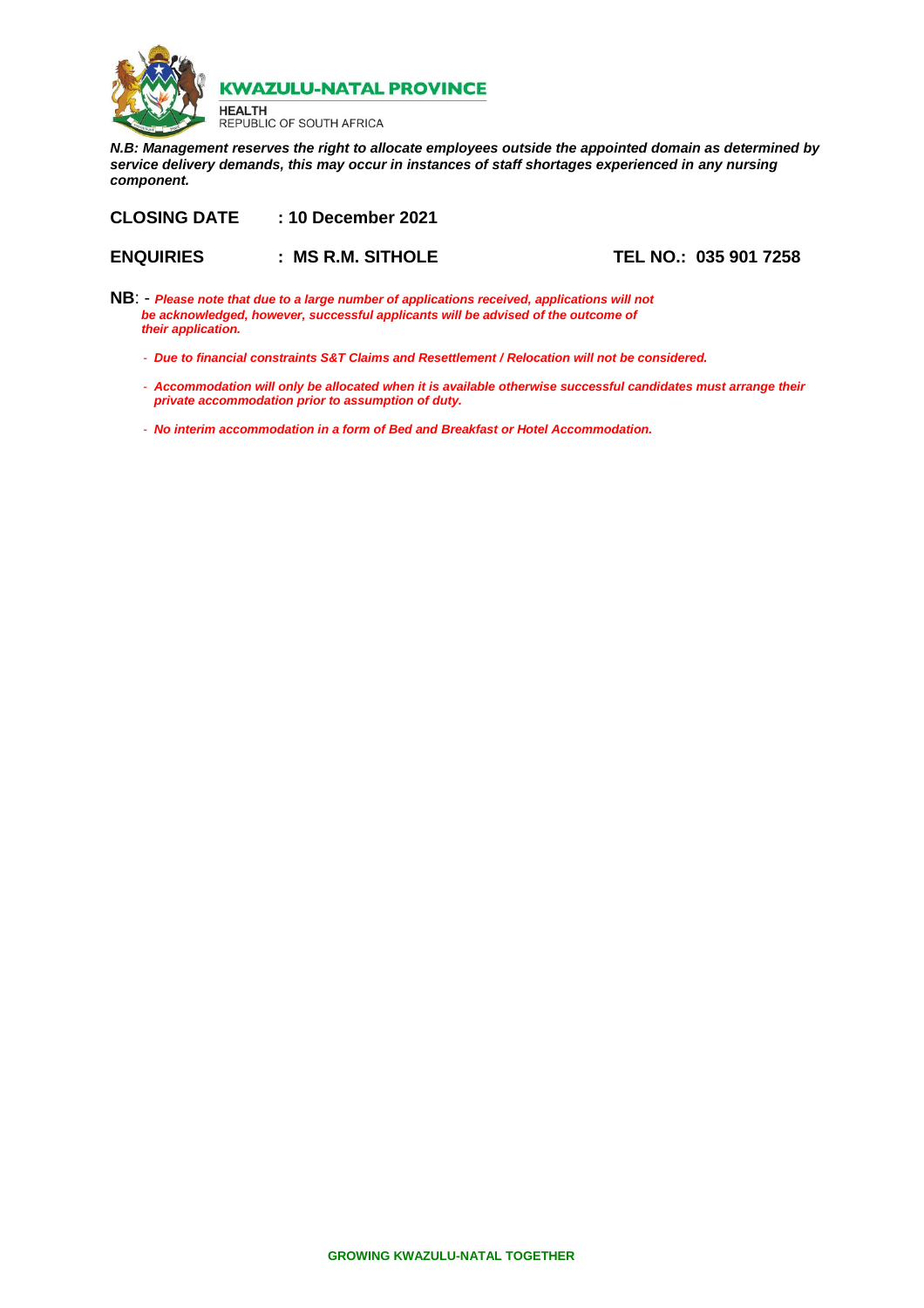| <b>JOB TITLE</b>       |           | <b>CLINICAL NURSE PRACTITIONER (HAST UNIT)</b>                               |
|------------------------|-----------|------------------------------------------------------------------------------|
| <b>INSTITUTION</b>     | 2.500     | <b>NGWELEZANA HOSPITAL</b>                                                   |
| <b>COMPONENT</b>       |           | <b>HAST UNIT</b>                                                             |
| <b>REFERENCE NO. :</b> |           | <b>NGWE 85/2021</b>                                                          |
| <b>SALARY</b>          |           | GRADE 1: R 383 226.00 - R 444 276.00<br>GRADE 2: R 471 333.00 - R 579 696.00 |
| <b>ALLOWANCES</b>      | $\sim$ 1. | <b>8% RURAL ALLOWANCE</b>                                                    |

# **MINIMUM REQUIREMENTS FOR THESE POSTS:**

## **GRADE 1:**

- Diploma / Degree in General Nursing
- 1 year post basic qualification in Primary Health Care Nursing
- Registration with the SANC as a Professional Nurse
- A minimum of 4 years appropriate or recognizable experience in nursing after registration as Professional Nurse with the SANC in General Nursing
- Attach proof of working experience endorsed by Human Resource Department/ Employer

## **GRADE 2:**

- Diploma / Degree in General Nursing
- A 1 year post basic qualification in Primary Health Care Nursing / Advance Midwifery
- A minimum of 14 years appropriate or recognizable experience in nursing after registration as Professional Nurse with the SANC in General Nursing
- At least 10 years of the period referred above must be appropriate/recognizable experience in Primary Health Care.
- Attach proof of working experience endorsed by Human Resource Department

## **KNOWLEDGE, SKILLS AND EXPERIENCE REQUIRED:**

- Appropriate Specialist procedures and protocols within field of expertise
- Understanding of basic HR matters including Labour Relations
- Control of budget, monitoring expenditure and project management
- Knowledge of legislative prescripts governing the public service
- Assessment, diagnosis and management of patient within the field of expertise
- Managerial and financial management skills
- Computer skills
- Problem solving and project management
- Concerns of excellence, Courtesy and Interpersonal skills
- Stress tolerance skills and innovation and drive
- Awareness of cross-cultural differences

## **KEY PERFORMANCE AREAS:**

- Implement programs within the HAST unit, monitor performance and outcomes against set standards and act on deviation
- Provide comprehensive health care for clients in HAST unit, not limited to TB& HIV management, cervical screening, family planning, MMC, outreach services
- Planning and organizing own work and that of support personnel to ensure proper nursing care
- Participate in the formulation, analysis, implementation and monitoring of unit objectives, policies, and procedures
- Compile Nerve Centre data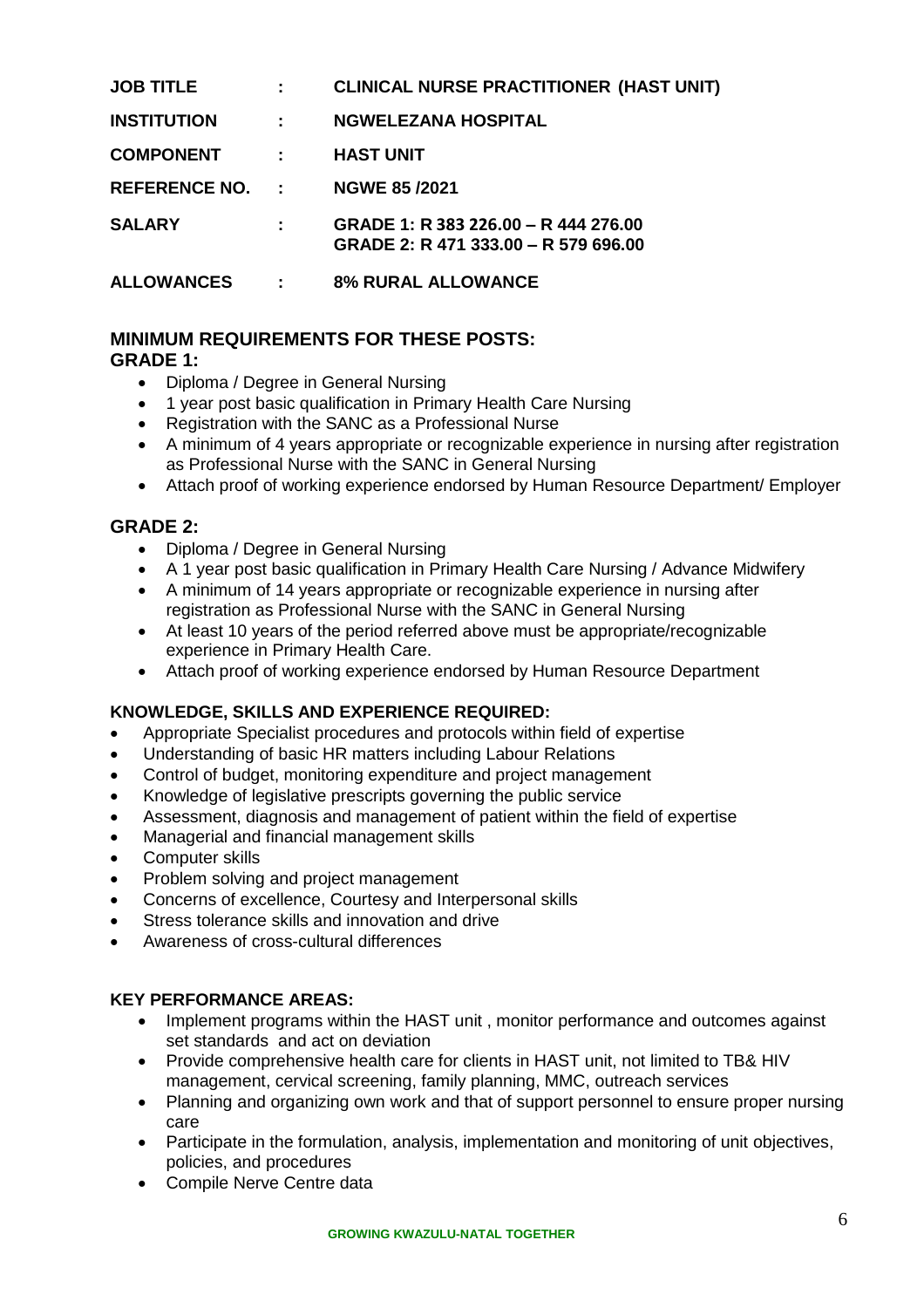

**HEALTH** REPUBLIC OF SOUTH AFRICA

- Ensure that the unit complies with Infection Prevention and Control as well as Occupational health and safety
- Strengthen ethics and professionalism
- Work effectively, co-operatively and amicably with persons of diverse intellectual, cultural, racial or religious differences
- Display a concern for patients, promoting and advocating proper treatment and care including willingness to respond to patient's needs and expectations according to Batho Pele Principles.
- Provide safe and therapeutic environment for patients, staff and public.
- Supervise other junior employees
- Participate in staff development using EPMDS System and other work related programs and training
- Assist the Operational Manager in overall management of HAST unit
- Maintain accreditation standards by ensuring compliance with National Norms and **Standards**
- **N.B: Management reserves the right to allocate employees outside the appointed domain as determined by service delivery demands, this may occur in instances of staff shortages experienced in any nursing component.**

| <b>CLOSING DATE</b> | : 10 December 2021 |
|---------------------|--------------------|
| <b>ENQUIRIES</b>    | :Ms RM Sithole     |

**ENQUIRIES :Ms RM Sithole TEL NO: 035 901 7258**

- **NB**: *Please note that due to a large number of applications received, applications will not be acknowledged, however, successful applicants will be advised of the outcome of their application.*
	- *Due to financial constraints S&T Claims and Resettlement / Relocation will not be considered.*
	- *Accommodation will only be allocated when it is available otherwise successful candidates must arrange their private accommodation prior to assumption of duty.*
	- *No interim accommodation in a form of Bed and Breakfast or Hotel Accommodation.*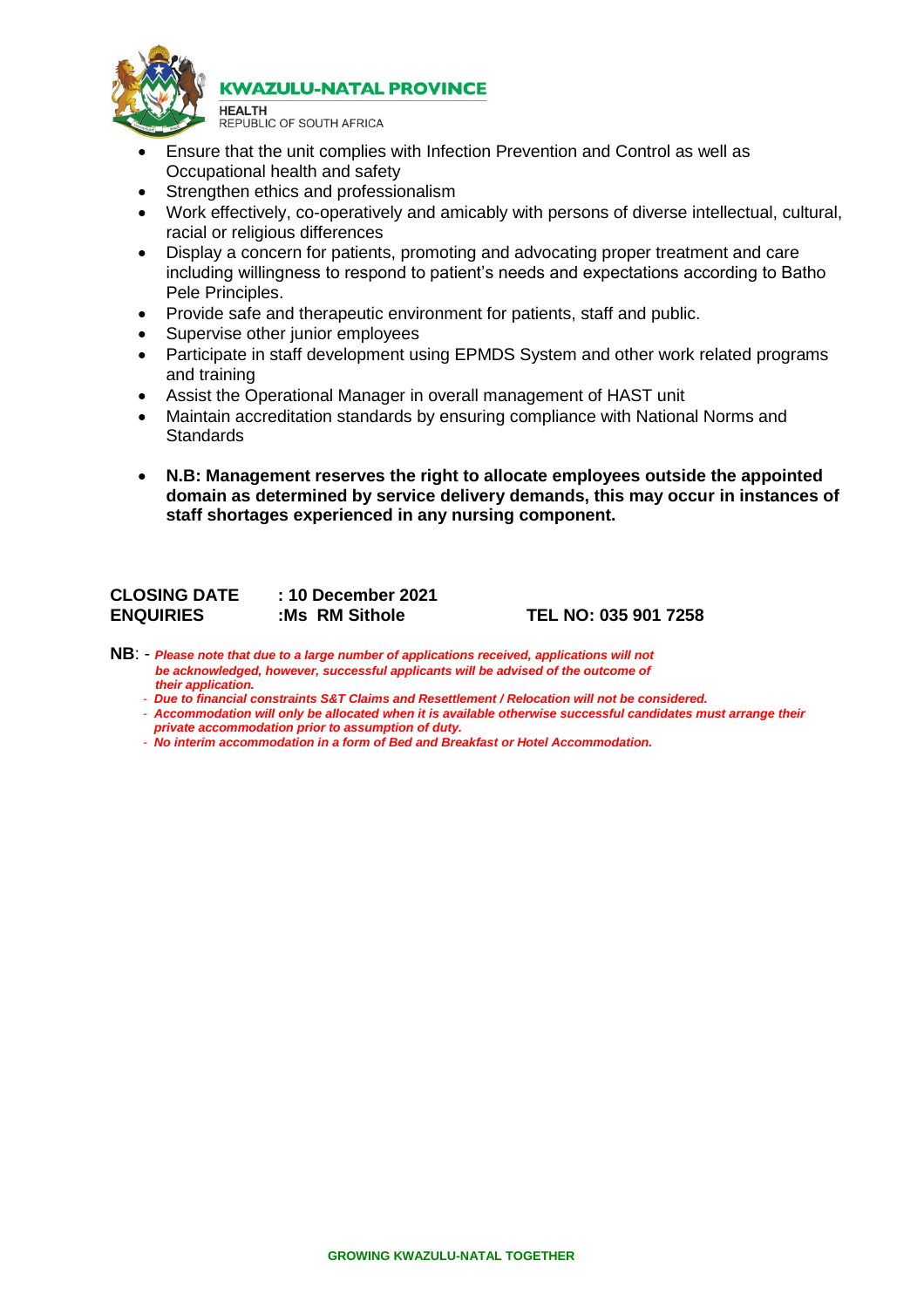#### **RE-ADVERTISMENT**

| <b>JOB TITLE</b>        | ÷. | <b>ASSISTANT DIRECTOR: SYSTEMS (SL09)</b>                                                                                                         |
|-------------------------|----|---------------------------------------------------------------------------------------------------------------------------------------------------|
| REFERENCE NO :          |    | <b>NGWE 86/2021</b>                                                                                                                               |
| <b>INSTITUTION</b>      |    | <b>NGWELEZANA HOSPITAL</b>                                                                                                                        |
| <b>NUMBER OF POSTS:</b> |    | 01                                                                                                                                                |
| <b>SALARY</b>           | ÷. | R376 596 per annum (Level 09)<br>13TH CHEQUE, HOUSING ALLOWANCE (EMPLOYEE MUST<br><b>MEET PRESCRIBED REQUIREMENTS), MEDICAL AID</b><br>(OPTIONAL) |

### **MINIMUM REQUIREMENT FOR THE POST:**

Senior Certificate (Grade 12), A three-years relevant Degree or Diploma in Public Management or Public Administration or equivalent qualification as recognised by SAQA. 5years experience in the field of System Management. 3- 5 years' experience above mention period must be a supervisory experience within the relevant field. Letter of Acting as a Supervisor must be attached. Computer Literacy and Driver's Licence. Proof of current and previous work experience endorsed by the Human Resource Manager or delegated person (Certificate of service must be attached as proof of Work experience).

## **KNOWLEDGE, SKILLS, COMPETENCIES AND TRAINING REQUIRED:**

The incumbent must be willing to travel. Knowledge, Skills & Competencies: Extensive knowledge in Public service prescripts and legislations, Human Resource Administrations and Labour matters, Policy formulation and implementation, planning and organizing, Knowledge of PERSAL, knowledge of reporting procedures, Research and Finance Matters. Management skills, Communication skills, organizing and planning, investigative and analytical thinking skills. Ability to develop new ideas that impact on existing methods, policies and understanding. Ability to diffuse conflict situation and maintain.

## **KEY PERFORMANCE AREAS:**

- Manage the following auxiliary services to ensure optimal usage of resource and cost effectiveness: Transport management, Laundry Services.
- Telecommunication Services, General Registry, Pottering Services, Staff Residences, Catering Services, Security Services, Patient Administration, Mortuary Services, Cleaning and Grounds Services, Maintenance Services, Safety and Waste Management Services.
- Full implementation of the monitoring and evaluation. Improve service delivery in line with National Core Standards.
- Ensure effective, efficient and economical utilization of resources, Develop and implement effective Departmental policies.
- Ensure compliance with legislation and government policies.
- Contribute as a member of a multidisciplinary team towards the effective management of the hospital by participating in the following committees: Institutional Management and Labour Committee (IMLC), Cash Flow Committee, Adjudication Committee, Institutional Health, Education, Training and Development, Health and Safety, Loss and damage.

### **CLOSING DATE: 10 December 2021**

**ENQUIRIES: Mr PEZ Zulu (DD: systems) TEL NO. 035 901 7060 / 7061**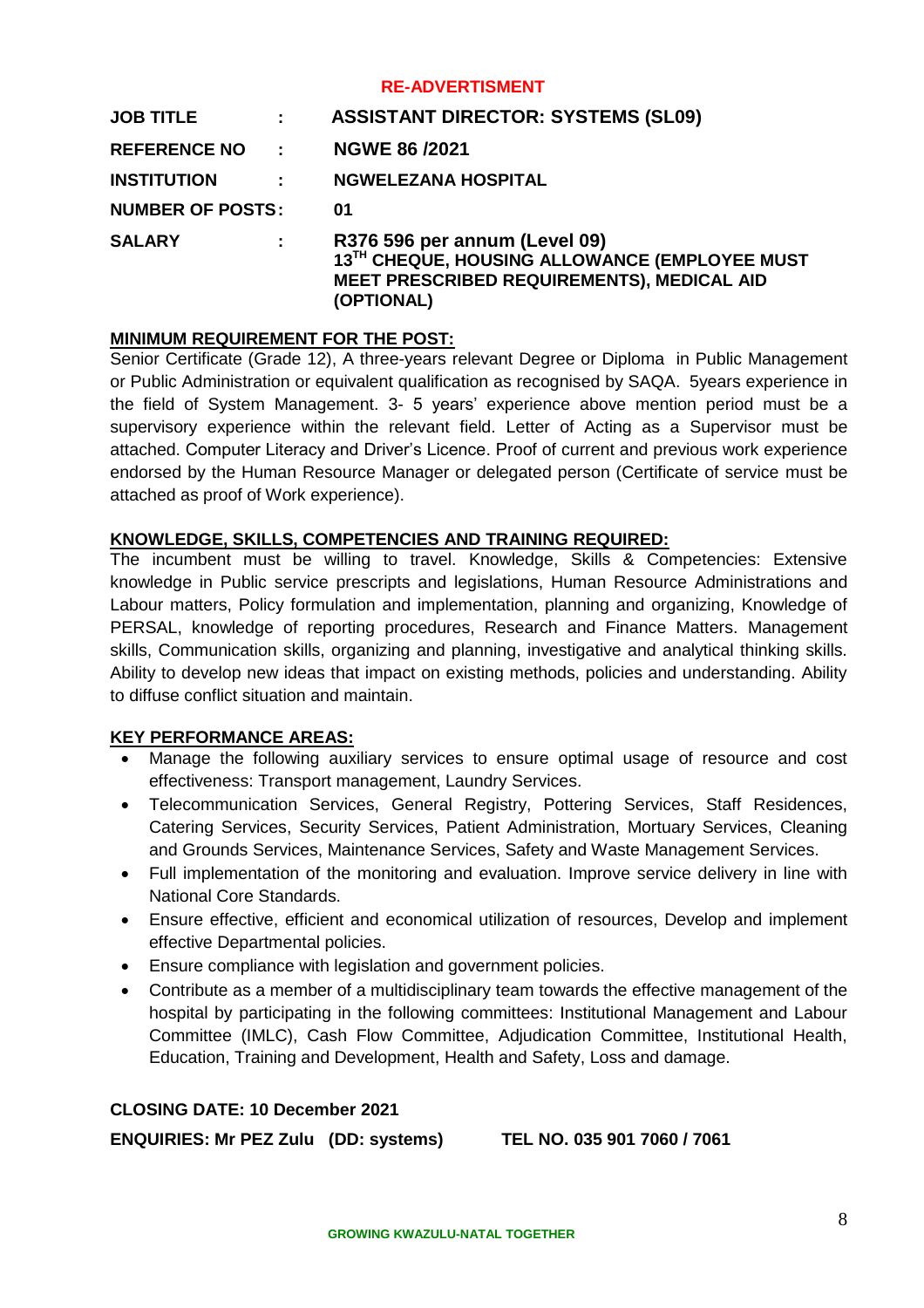

EPUBLIC OF SOUTH AFRICA

| <b>JOB TITLE</b>        | $\mathbf{L}$ | <b>CLINICAL PROGRAMME COORDINATOR (IPC)</b>                                                                                                             |
|-------------------------|--------------|---------------------------------------------------------------------------------------------------------------------------------------------------------|
| <b>INSTITUTION</b>      | $\mathbf{r}$ | <b>NGWELEZANA HOSPITAL</b>                                                                                                                              |
| REFERENCE NO :          |              | <b>NGWE 87/2021</b>                                                                                                                                     |
| <b>SALARY</b>           | ÷.           | R444 276.00 - 579 696.00 PER ANNUM                                                                                                                      |
| <b>OTHER BENEFITS :</b> |              | <b>8% Rural Allowance</b><br>13 <sup>th</sup> Cheque<br>Housing Allowance (Employee must meet prescribed requirements)<br><b>Medical Aid (Optional)</b> |

## **MINIMUM REQUIREMENTS FOR THE POST:**

Senior Certificate /Grade 12

**HEALTH** 

- Degree/ National Diploma in General Nursing & Midwifery, current registration with SANC as a General Nurse and Midwife.
- A minimum of 7 years appropriate / recognisable experience in nursing after registration as a Professional nurse with SANC as a General Nurse.
- Current proof of registration with SANC in 2021
- NB: Proof of current and previous experience endorsed by Human Resource **(attach certificate of service)**

### **RECOMMENDATION**

- A certificate in infection Prevention and Control
- At least 1 year Infection Prevention and Control experience in a hospital environment
- Computer literacy
- A valid code 08 drivers licence

## **KNOWLEDGE, SKILLS, COMPITENCIES AND TRAINING REQUIRED:**

- Sound knowledge of Infection Prevention and Control Practices.
- Good report writing and presentation skills
- Good communication, leadership and interpersonal skills.
- Ability to work in a team.
- Knowledge of all relevant prescripts, i.e. Provincial Health Act 2000, the Nursing Act, Occupational Health and Safety Act.

## **KEY PERFORMANCE AREAS:**

- Develop and ensure implementation of infection control plan for the institution.
- Provide support to the Hospital Management team to ensure that a high standard of infection control is maintained.
- Advise the hospital management of all identified infection control risks and recommendations on mitigation thereof.
- To ensure that all departments and clinics are provided with infection control guidelines and protocols and that these are implemented.
- Assist the Hospital Management with coordination and management of infection control committee meetings.
- Provide management and supervisors with up to date infection control information.
- Provide effective and efficient infection control services in the institution.
- Ensure that written policies and procedures for infection control services are reviewed and implemented.